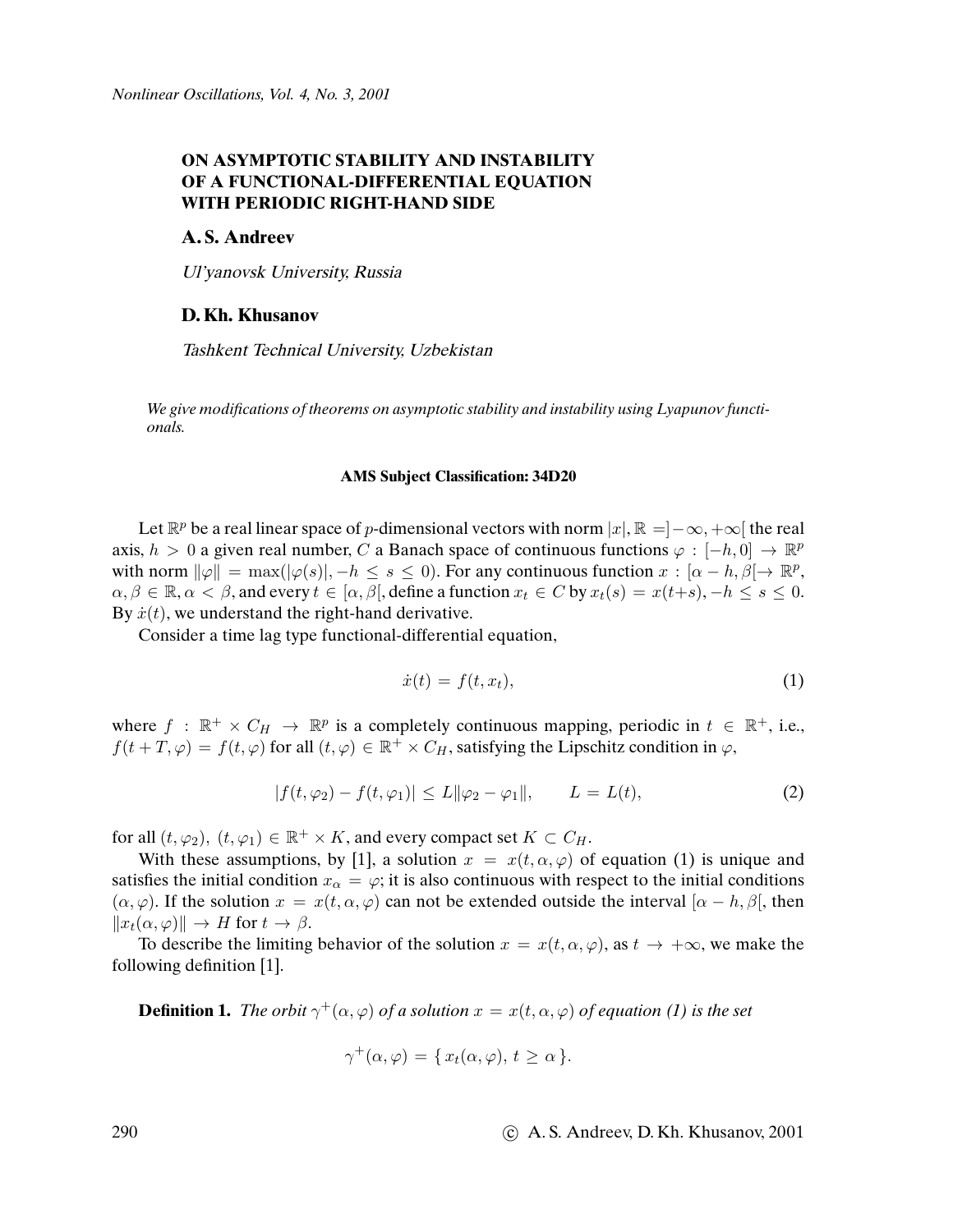**Definition 2.** Let a solution  $x = x(t, \alpha, \varphi)$  of equation (1) be defined for all  $t \ge \alpha - h$ . A point  $p \in C_H$  is called a positive limit point of this solution if there exists a sequence  $t_n \to +\infty$ such that

$$
\lim_{n \to \infty} x_{t_n}(\alpha, \varphi) = p.
$$

The set of all limit points of a solution  $x = x(t, \alpha, \varphi)$  makes a positive limit set,  $w^+(\alpha, \varphi)$ .

According to the definition,

$$
w^+(\alpha,\varphi) = \bigcap_{t \ge \alpha} d\Big(\bigcup_{\tau \ge t} x_\tau(\alpha,\varphi)\Big),\,
$$

where  $dA$  denotes the closure of the set  $A$ .

One can deduce the following properties of the sets  $\gamma^+(\alpha, \varphi)$  and  $w^+(\alpha, \varphi)$ .

**Lemma 1.** Let  $x = x(t, \alpha, \varphi)$  be a solution of equation (1), defined for all  $t \geq \alpha$ . If  $\gamma^+(\alpha, \varphi)$ is precompact, then  $w^+(\alpha,\varphi)$  is nonempty, compact, and connected. We also have that  $x_t(\alpha,\varphi)\to$  $w^+(\alpha,\varphi)$  for  $t \to +\infty$ .

**Lemma 2.** If a solution  $x = x(t, \alpha, \varphi)$  is bounded,  $|x(t, \alpha, \varphi)| \leq H_1 < H$  for all  $t \geq \alpha - h$ , and the right-hand side of equation (1) is bounded on this solution,

$$
|f(t, x_t(\alpha, \varphi))| \le M \tag{3}
$$

for all  $t \geq \alpha$ , then the orbit of this solution,  $\gamma^+(\alpha,\varphi)$ , is precompact.

Because the function  $f = f(t, \varphi)$  is completely continuous independently of t or periodic in t, it follows that it is bounded on the set  $\mathbb{R}^+ \times \overline{C}_{H_1}$  for any  $H_1 < H$ . This observation and Lemma 2 give the following.

**Corollary 1.** If a solution  $x = x(t, \alpha, \varphi)$  of periodic equation (1) is bounded,  $|x(t, \alpha, \varphi)| \leq$  $H_1 < H$  for all  $t \ge \alpha - h$ , then its orbit,  $\gamma^+(\alpha, \varphi)$ , is precompact.

The most important property of the positive limit set  $w^+(\alpha,\varphi)$  of a solution of an autonomous or periodic equation is that it is invariant. A detailed treatment of this problem is given in [1]. In what follows, we give a modification of the invariance property in the case of a periodic equation.

Let the right-hand side of equation (1) be a periodic function of t with some  $T > 0$ , i.e., we have  $f(t+T,\varphi) = f(t,\varphi)$  for all  $(t,\varphi) \in \mathbb{R}^+ \times C_H$ . It is easy to see that a solution  $x = x(t,\alpha,\varphi)$ of such an equation satisfies

$$
x(t + nT, \alpha + nT, \varphi) = x(t, \alpha, \varphi), \qquad t \ge \alpha,
$$
\n<sup>(4)</sup>

for every point  $(\alpha, \varphi) \in \mathbb{R}^+ \times C_H$  and every number  $n \in \mathbb{N}$ . Hence, solutions  $x(t, \alpha, \varphi)$ , determined by initial conditions  $(\alpha, \varphi) \in [0, T] \times C_H$ , define a totality of all solutions of (1).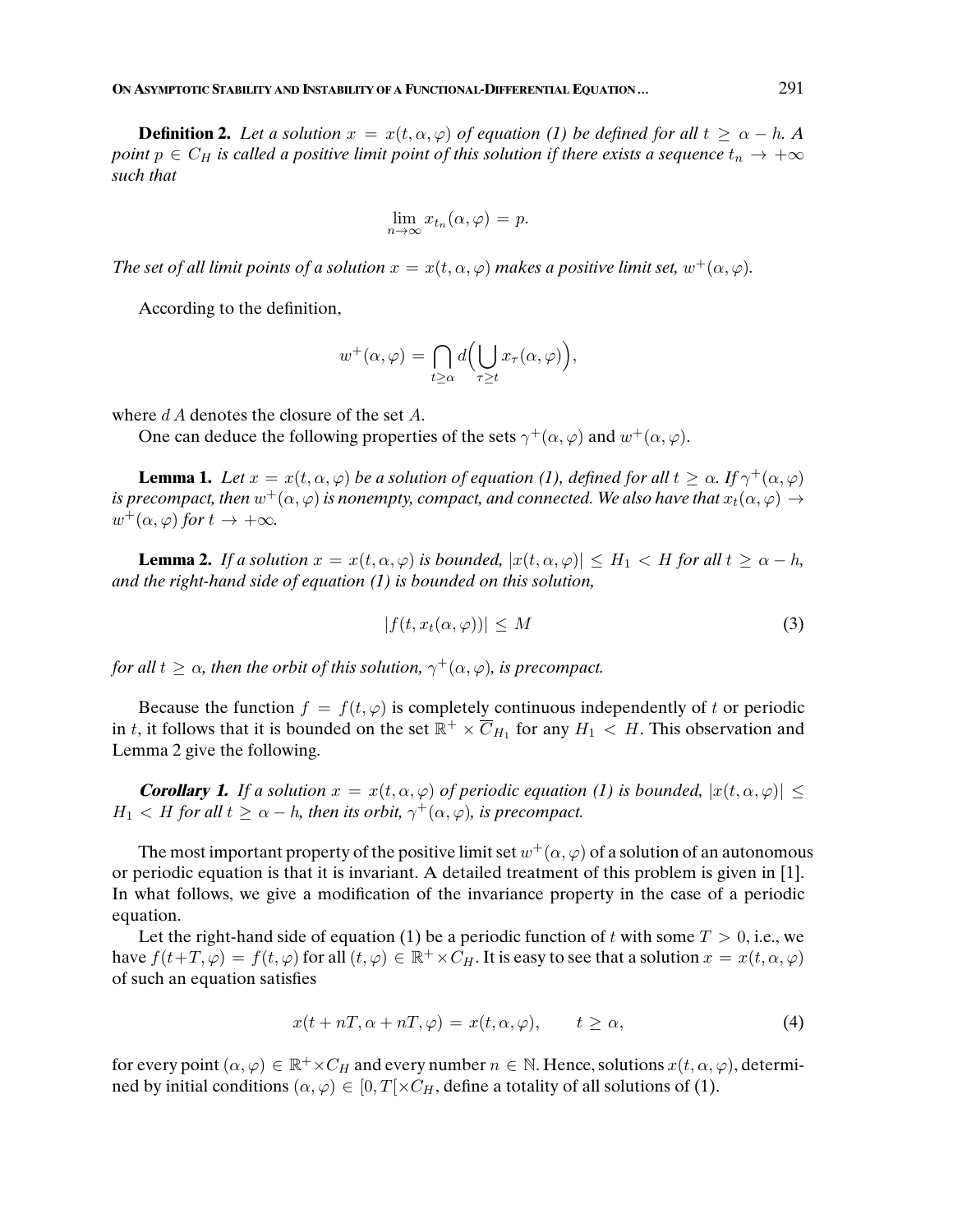**Definition 3.** A set  $M \text{ }\subset C_H$  is called invariant if for any point  $\psi \in M$  there exists time  $\alpha \in [0,T]$  such that the solution  $x(t,\alpha,\psi)$  is defined and contained in M,  $x_t(\alpha,\psi) \in M$  for all  $t \in \mathbb{R}$ .

**Theorem 1.** Let a solution  $x = x(t, \alpha, \varphi)$  of equation (1) with a periodic right-hand side be bounded,  $|x(t, \alpha, \varphi)| \leq H_1 < H$  for all  $t \geq \alpha$ .

Then the positive limit set  $w^+(\alpha,\varphi)$  of this solution is connected, compact, and invariant.

**Proof.** Lemmas 1 and 2 imply that the set  $w^+(\alpha, \varphi)$  is connected and compact. Let us show that it is invariant.

Let  $\psi \in w^+(\alpha, \varphi)$  so that there exists a sequence  $t_n \to +\infty$  such that  $\varphi_n = x_{t_n}(\alpha, \varphi) \to \psi$ for  $n \to \infty$ . Choose a subsequence  $t_{n_j} \to +\infty$  (denote it in the sequel by  $t_j \to +\infty$ ) such that, for some sequence of natural numbers  $n_j \to +\infty$ , we have  $t_j - n_j T \to \alpha^*$ ,  $0 \le \alpha^* < T$ , for  $j \rightarrow \infty$ . By the definition of solution and using (4) we get

$$
x(t+t_j,\alpha,\varphi) = x(t+t_j,t_j,\varphi_j) = x(t+t_j-n_jT,t_j-n_jT,\varphi_j). \tag{5}
$$

The sequence of solutions  $x_j(t) = x(t + t_j - n_jT, t_j - n_jT, \varphi_j)$  converges to the solution  $x = x(\alpha^* + t, \alpha^*, \psi)$ , for  $j \to \infty$ , uniformly in  $t \in [-h, \gamma]$ , where  $\gamma = \text{const}$  is an arbitrary constant. Hence, for each  $t \in \mathbb{R}^+$ , we have

$$
\lim_{j \to \infty} x_{t_j+t}(\alpha, \varphi) = x_{\alpha^*+t}(\alpha^*, \psi).
$$

This implies that  $x_t(\alpha^*, \psi) \in \omega^+(\alpha, \varphi)$  for all  $t \geq \alpha^*$ .

Relations (5) hold for all  $t, t \ge \alpha - t_j$ , where  $t_j \to +\infty$  for  $j \to \infty$ . Hence, the solutions  $x_j(t)$  can be extended to  $t \leq 0$  and the solution  $x = x(t, \alpha^*, \psi)$  can be extended to all  $t < \alpha^*$ . For  $t \leq 0$ , in a similar way, we also have  $x_t(\alpha^*, \psi) \subset w^+(\alpha, \varphi)$ . The theorem is proved.

Let  $f(t, 0) \equiv 0$  and equation (1) have the zero solution,  $x = 0$ .

As in the case of ordinary differential equations [2], there is the following relation between stability properties.

**Theorem 2.** Suppose the function  $f(t, \varphi)$  in equation (1) does not explicitly depend on t or it is periodic in t, i.e., there exists  $T > 0$  such that  $f(t + T, \varphi) = f(t, \varphi)$  for all  $(t, \varphi) \in \mathbb{R}^+ \times C_H$ . Then stability and asymptotic stability of the solution  $x = 0$  of equation (1) are uniform.

The direct Lyapunov method, applied to study stability of functional-differential equations, is based on the use of Lyapunov functionals and functions.

Let  $V : \mathbb{R}^+ \times C_H \to \mathbb{R}$  be a continuous Lyapunov functional and  $x = x(t, \alpha, \varphi)$  a solution of equation (1). The function  $V(t) = V(t, x_t(\alpha, \varphi))$  is a continuous function of  $t \geq \alpha$ .

We call

$$
\dot{V}^+(t, x_t(\alpha, \varphi)) = \lim_{\Delta t \to 0^+} \sup \frac{1}{\Delta t} \Big( V(t + \Delta t, x_{t + \Delta t}(\alpha, \varphi)) - V(t, x_t(\alpha, \varphi)) \Big)
$$

the upper right-hand derivative of V along the solution  $x(t, \alpha, \varphi)$  [1, 3, 4].

Define the set  $\{\dot{V}^+(T,\varphi) = 0\}$  to be a set of points  $\varphi \in C_H$  in which the upper right-hand derivative of the functional  $V(t, \varphi)$  equals zero at time  $t \in \mathbb{R}^+$ .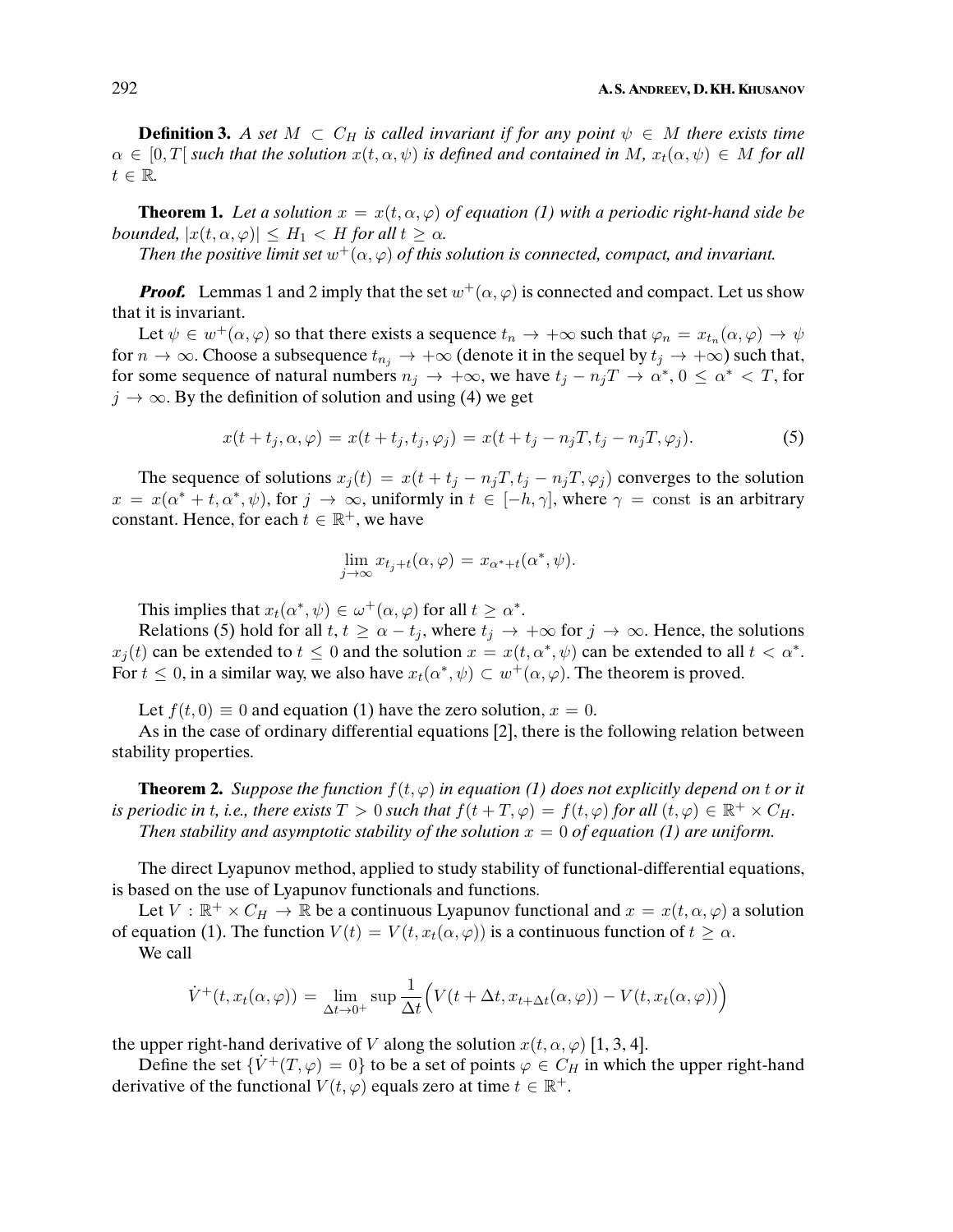**Definition 4.** A set  $M \subseteq \{V^+(T,\varphi) = 0\}$  is an invariant subset of the set  $\{V^+(t,\varphi) = 0\}$  if it follows from the condition  $\varphi \in {\hat V}^+(\alpha, \varphi) = 0$  that the solution  $x = x(t, \alpha, \varphi)$  is such that  $x_t(\alpha, \varphi) \in M$  on the whole interval where the solution is defined.

**Theorem 3.** Let, for equation (1) with a periodic right-hand side, there exist a Lyapunov functional  $V = V(t, \varphi)$ , periodic in t with period T,  $V(t + T, \varphi) = V(t, \varphi)$  for all  $(t, \varphi) \in$  $\mathbb{R}^+ \times C_H$ , such that its derivative  $\dot{V}^+(t,\varphi) \leq 0$ .

Then, for each bounded solution  $x = x(t, \alpha, \varphi)$ ,  $|x(t, \alpha, \varphi)| \leq H_1 < H$ , the set of limit points  $w^+(\alpha,\varphi) \subset M$  for all  $t \geq \alpha$ , where M is a maximal invariant subset of the set  $\{\dot{V}^+(\alpha,\varphi) = 0\}.$ 

**Proof.** Suppose  $\psi \in w^+(\alpha, \phi)$  and there exists  $t_n \to +\infty$  such that  $x_{t_n}(\alpha, \varphi) \to \psi$  for  $n \to \infty$ . As in Theorem 1, define a sequence  $n_j \to \infty$  and a number  $\alpha^*$  such that  $t_{n_j} - n_j T \to$  $\alpha^*$ . The sequence  $x = x(t_{n_j} + t, \alpha, \varphi)$  converges to the solution  $x = x(\alpha^* + t, \alpha^*, \psi)$  uniformly in  $t \in [-\gamma, \gamma]$  for each number  $\gamma > 0$ .

The function  $V(t) = V(t, x_t(\alpha, \varphi))$  is monotone decreasing, as a function of t, since  $V^+(t, x_t) \leq 0$ . Because the functional  $V(t, \varphi)$  is periodic in t, it is bounded in the region  $\overline{C}_{H_1} = \{\varphi : ||\varphi|| \leq H_1\}.$  Thus, the function  $V(t)$  is lower bounded and, hence, the limit

$$
\lim_{t \to +\infty} V(t, x_t(\alpha, \varphi)) = c_0 \tag{6}
$$

exists. Since  $V(t, \varphi)$  is periodic, it follows that for each  $t \in [-\gamma, \gamma]$  and sufficiently large  $n_j$ ,

$$
V(\tau, x_{\tau}(\alpha, \varphi))|_{\tau = t_{n_j} + t} = V(t_{n_j} + t - n_j T, x_{\tau}(\alpha, \varphi))|_{\tau = t_{n_j} + t}.
$$

By passing to the limit for  $n_j \to \infty$ , since  $V(t, \varphi)$  is continuous and  $x(t_{n_j} + t, \alpha, \varphi)$  converges to  $x(t, \alpha^*, \varphi^*)$ , we get from (6) that

$$
V(\tau, x_{\tau}(\alpha^*, \psi))|_{\tau = \alpha^* + t} = c_0 = \text{const}
$$

for all  $t \in \mathbb{R}$ . This implies that the derivative of  $V(t, \varphi)$  along a solution  $x = x(t, \alpha^*, \psi)$  such that  $x_t(\alpha^*, \psi) \in \omega^+(\alpha, \varphi)$  for all  $t \in \mathbb{R}$  equals zero,  $\dot{V}^+(t, x_t(\alpha, \psi)) \equiv 0$  for all  $t \in \mathbb{R}$ . The theorem is proved.

This theorem is an extension of the theorem due to J. Hale [1, 4] and theorem of J. P. La Salle proved for ordinary differential equations with periodic right-hand sides. An essential difference of the latter is that it gives invariance of  $\omega^+(\alpha,\varphi)$ . Namely, it is established without passing to discrete dynamical systems. From the proved theorem, it is easy to deduce corresponding theorems of N. N. Krasovskii on asymptotic stability and instability by using a Lyapunov functional with the derivative of constant sign [3].

Suppose that the function  $f(t, \varphi)$ , which is periodic in t, satisfies the condition  $f(t, 0) = 0$ , hence equation (1) has a zero solution.

Let us consider an application of a Lyapunov functional of constant sign to the problem on asymptotic stability for an equation which is autonomous or periodic in time. To this end, let us make the following definition.

**Definition 5.** Let  $M \subset C_H$  be an open set containing a point  $\varphi = 0$ . The solution  $x = 0$  is stable with respect to M if for any  $\varepsilon > 0$  and each  $\alpha \in \mathbb{R}^+$  there exists  $\delta = \delta(\varepsilon,\alpha) > 0$  such that for all  $\varphi \in {\{\|\varphi\| < \delta\}} \cap M$  and all  $t \geq \alpha$ , we have  $|x(t, \alpha, \varphi)| < \varepsilon$ .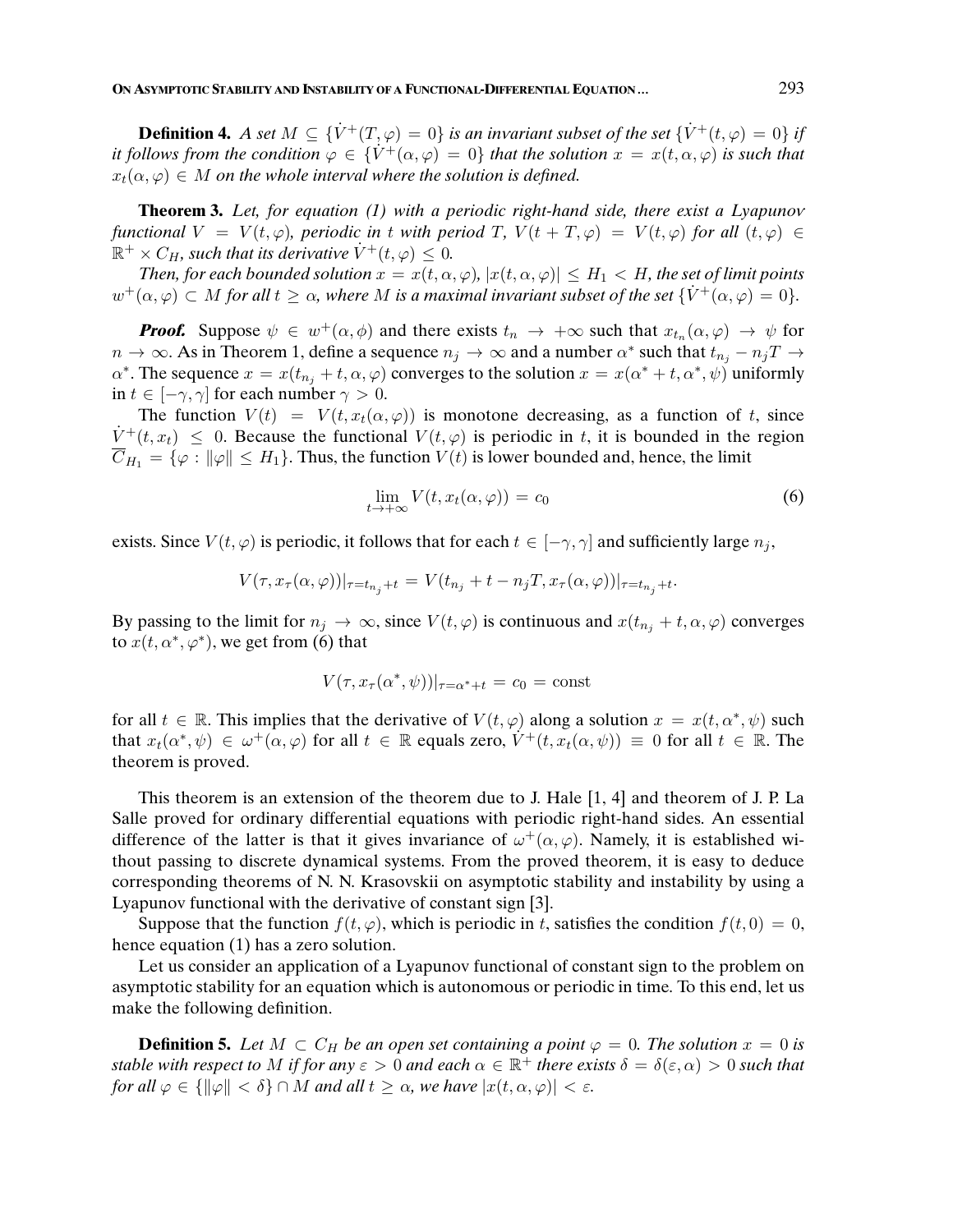**Definition 6.** The solution  $x = 0$  is uniformly stable with respect to a set M if the number  $\delta$ in Definition 5 depends only on  $\varepsilon$ , i.e.,  $\delta = \delta(\varepsilon)$ .

**Definition 7.** The solution  $x = 0$  is asymptotically stable with respect to a set M if it is stable with respect to M and for each  $\alpha \in \mathbb{R}^+$  there exists  $\eta = \eta(\alpha) > 0$  such that for all  $\varphi \in \{ \|\varphi\| < \pi \}$  $\eta\}\cap M$ , we have  $\lim_{t\to+\infty}x(t,\alpha,\varphi)=0$ .

**Definition 8.** The solution  $x = 0$  is uniformly asymptotically stable with respect to a set M if it is uniformly stable with respect to M and there exists  $\eta > 0$  such that for any small  $\varepsilon > 0$ , one can find  $\sigma = \sigma(\varepsilon) > 0$  such that for all  $\alpha \in \mathbb{R}^+$ , all  $\varphi \in {\{\|\varphi\| < \eta\}} \cap M$ , and all  $t \geq \alpha + \sigma$ , we have  $|x(t, \alpha, \varphi)| < \varepsilon$ .

**Remark.** Following the proof of Theorem 2 it is easy to show that if equation (1) is periodic in t, then stability and asymptotic stability of  $x = 0$  with respect to M is uniform.

### **Theorem 4.** Suppose that

1) the right-hand side of equation (1),  $f = f(t, \varphi)$ , is periodic in t,  $f(t + T, \varphi) = f(t, \varphi)$ ,  $T > 0$ ;

2) there exists a Lyapunov functional,  $V = V(t, \varphi) \geq 0$ , periodic in t,  $V(t + T, \varphi) = V(t, \varphi)$ , with the derivative  $\dot{V}^+(t, \varphi) \leq 0$ ;

3) the solution  $x = 0$  is asymptotically stable with respect to the set  $M = \{V(t, \varphi) = 0\}$ . Then the solution  $x = 0$  is uniformly stable.

**Proof.** By Theorem 2, it is sufficient to prove that  $x = 0$  is stable. Assume the converse, i.e.,  $x = 0$  is not stable so that for some  $\alpha, 0 \le \alpha < T$ , there exist  $\varepsilon_0 > 0$ , a sequence  $\varphi_n \to 0$ , as  $n \to +\infty$ , and a sequence  $\{\beta_n\}$  such that  $|x(\alpha + \beta_n, \alpha, \varphi_n)| = \varepsilon_0$ .

Let  $\eta > 0$  be the number defined in Theorem 3. Set  $l = \min(\eta, \varepsilon_0)/2$ . For the solution  $x = x(t, \alpha, \varphi_n)$  there exists a sequence of times,  $\{\gamma_n \leq \beta_n\}$ , such that

$$
|x(t, \alpha, \varphi_n)| < l, \qquad |x(\alpha + \gamma_n, \alpha, \varphi_n)| = l \tag{7}
$$

for  $\alpha \leq t < \alpha + \gamma_n$ . Since the solution  $x = 0$  is continuous, it follows that  $\gamma_n \to +\infty$ . However, since  $V = V(t, \varphi)$  is continuous in the point  $\varphi = 0$ , we have  $V(\alpha, \varphi_n) \to 0$  for  $n \to \infty$ . The function  $V = V(t, x(t, \alpha, \varphi_n))$  is monotone in t, hence,

$$
\lim_{n \to \infty} V(t, x_t(\alpha, \varphi_n)) = 0 \tag{8}
$$

for each fixed  $t > \alpha$ .

Let  $\sigma = \sigma(l)$  be the number defined by Condition 3 of the theorem according to Definitions 7 and 8. Set  $\theta_n = \alpha + \gamma_n - \sigma$  and consider the sequence  $\{\psi_n = x(\theta_n, \alpha, \varphi_n)\}\)$ . Let  $\psi_{n_k} \to \psi^*$ for  $n_k \to \infty$  be a convergent subsequence. Since  $x(\theta_{n_k} + t, \alpha, \varphi_{n_k}) = x(\theta_{n_k} + t, \theta_{n_k}, \psi_{n_k})$ , we find from relations (7) and (8) that  $\|\psi^*\| \leq l$  and also

$$
|x(\theta_{n_k} + \sigma, \theta_{n_k}, \psi_{n_k}| = l,\n\lim_{n \to \infty} V(\theta_{n_k} + t, x_{\tau + t}(\theta_{n_k}, \psi_{n_k})|_{\tau = \theta_{n_k}}) = 0
$$
\n(9)

for each fixed  $t \in \mathbb{R}$ .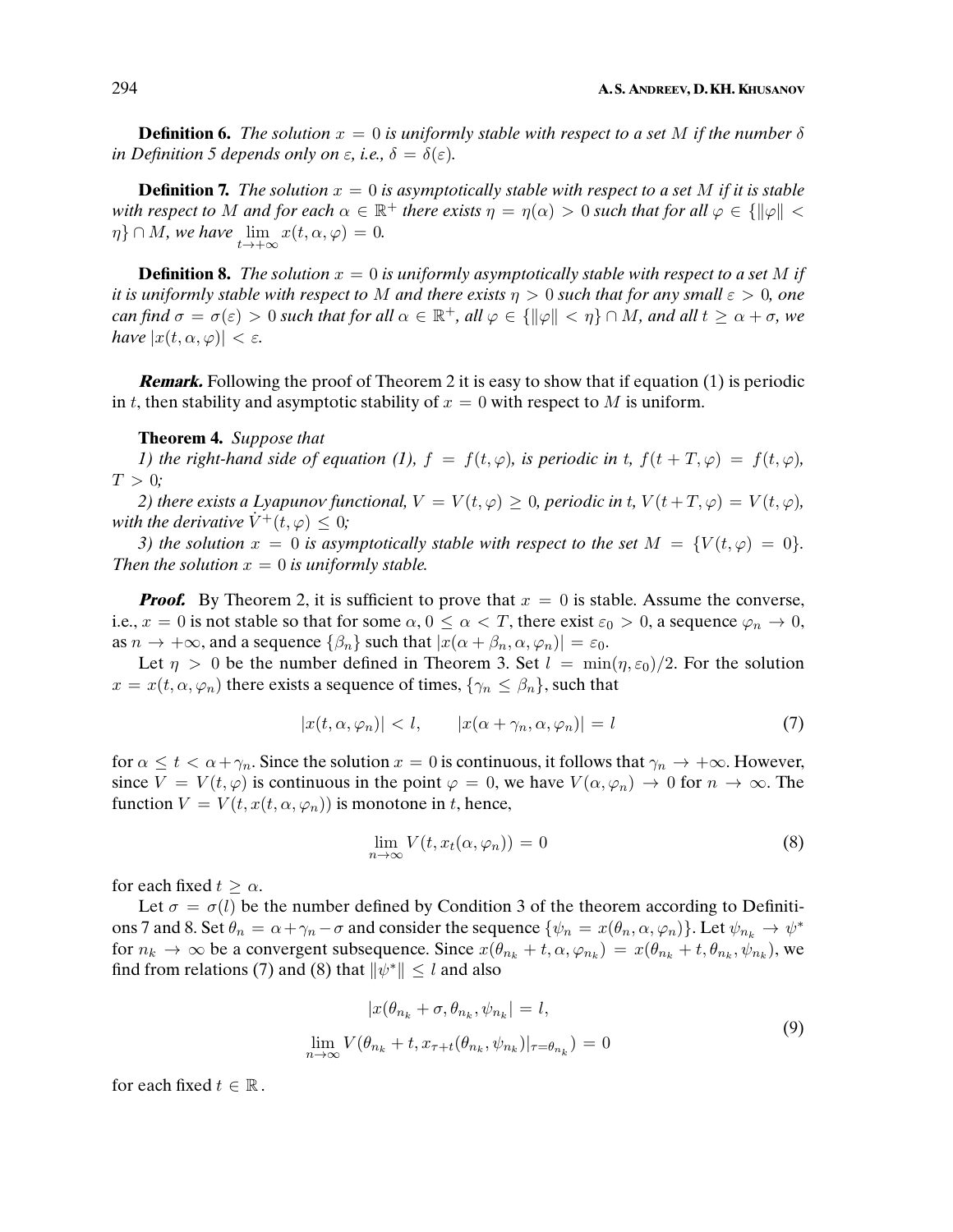Let us now define a subsequence  $n_{k_l} \rightarrow \infty$  such that for some sequence of natural numbers,  $j_l \to \infty$ , the sequence  $\theta_{n_{k_l}} - j_l T \to \alpha^*$ ,  $0 \leq \alpha^* < T$ . Then, since solutions of an equation that is periodic in t are continuous,  $x(\theta_{n_{k_l}} + t, \theta_{n_{k_l}}, \psi_{n_{k_l}}) = x(\theta_{n_{k_l}} - j_lT + t, \theta_{n_{k_l}} - j_lT, \psi_{n_{k_l}}) \rightarrow$  $x^*(\alpha^*+t,\alpha^*,\psi^*)$  for  $j_l\to\infty$ , where  $x^*(t,\alpha^*,\psi^*)$  is a solution of equation (1). As it was noted above,  $\|\psi^*\| \leq l$ .

Passing to limit as  $n_{k_l} \to +\infty$  we get, from the first relation of (9), that  $|x^*(\alpha^* + \sigma, \alpha^*, \psi)| =$ l. The second relation, since the functional  $V(t, \varphi)$  is periodic in t, i.e.,

$$
V(\theta_{n_{k_l}}+t,x_{\tau+t}(\theta_{n_{k_l}},\psi_{n_{k_l}})|_{\tau=\theta_{n_{k_l}}})=V(\theta_{n_{k_l}}-j_lT+t,x_{\tau+t}(\tau,\psi_{n_{k_l}})|_{\tau=\theta_{n_{k_l}}-j_lT}),
$$

and continuous, gives, as  $l \to \infty$ , that

$$
V(\alpha^* + t, x_{\alpha^* + t}^*(\alpha^*, \psi^*)) = 0
$$

for all  $t \in \mathbb{R}^+$ , and this contradicts Condition 3 of the theorem. The theorem is proved.

**Theorem 5.** Suppose that conditions of Theorem 3 hold and 4) the set  $\{V(t,\varphi) > 0\}$  does not contain solutions along which  $\dot{V}^+(t,\varphi) = 0$ . Then the solution  $x = 0$  of equation (1) is uniformly asymptotically stable.

**Proof.** Let  $\eta > 0$  and  $\sigma > 0$  be the numbers defined by Condition 3 of the theorem,  $\Gamma_0 = \{\|\varphi\| < \eta_0 > 0\}$  be the region from where solutions are bounded so that if  $\varphi \in \Gamma_0$ , then  $|x(t, \alpha, \varphi)| < \eta/2$  for all  $t \ge \alpha - h$ . Such a region exists, since  $x = 0$  is uniformly bounded by Theorem 3.

Let us show that the region  $\Gamma_0$  is a region of attraction to the zero solution of equation (1).

Assume the converse, i.e., for some number  $\varepsilon_0 > 0$  and an arbitrary sequence  $\sigma_n \to +\infty$ there exists a sequence of initial conditions  $\{\varphi_n : \|\varphi_n\| \leq \eta_0\}$  such that, for the solution  $x(t, \alpha, \varphi_n)$  of (1), we have

$$
|x(\alpha + \sigma_n, \alpha, \varphi_n)| = \varepsilon_0. \tag{10}
$$

The function  $V(t, x_t(\alpha, \varphi_n))$  is decreasing in t along the solution  $x(t, \alpha, \varphi_n)$  by Theorem 2. It follows from Theorem 3 and Condition 4 of the theorem that  $\lim_{t\to+\infty} V(t, x_t(\alpha, \varphi_n)) = 0$ . Whence we find that

$$
\lim_{n \to \infty} V(\tau_n, \psi_n) = 0 \tag{11}
$$

for the sequence of times  $\tau_n = \alpha + \sigma_n - \sigma$  and the sequence of points  $\psi_n = x_{\tau_n}(\alpha, \varphi_n)$ .

By choosing a subsequence if necessary, assume that  $\psi_n \to \psi^*$  for  $n \to \infty$ . Consider the sequence of solutions  $x = x(t, \tau_n, \psi_n) = x(t, \alpha, \varphi_n), t \geq \tau_n$ . It follows from (10) that these solutions satisfy

$$
|x(\tau_n + \sigma, \tau_n, \psi_n)| = \varepsilon_0. \tag{12}
$$

Find a sequence of natural numbers  $j_n \to \infty$  such that, for  $n \to \infty$ ,

$$
\tau_n - j_n T \to \alpha^*, \qquad 0 \le \alpha^* < T.
$$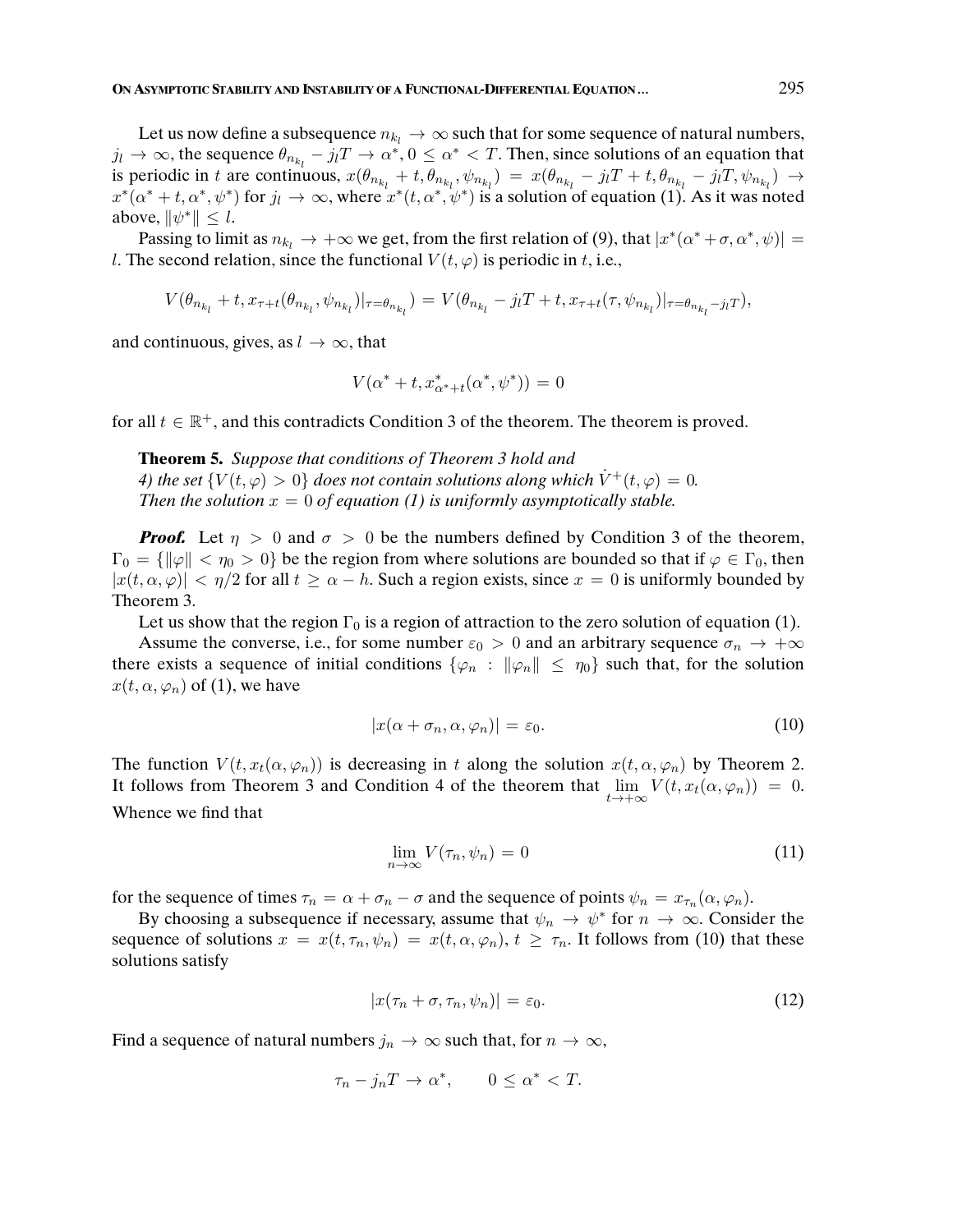Then, since  $V$  is periodic and continuous, it follows from  $(11)$  that

$$
V(\alpha^*, \psi^*) = \lim_{n \to \infty} V(\tau_n - j_n T, \psi_n) = \lim_{n \to \infty} V(\tau_n, \psi_n) = 0
$$

in the point  $(\alpha^*, \psi^*)$ . Because  $f = f(t, \varphi)$  is periodic in  $\varphi$  and solutions depend on the initial conditions continuously, we get that the sequence of solutions  $x = x(t, \tau_n, \psi_n) = x(t-j_nT, \tau_n-\psi_n)$  $j_nT, \psi_n$ ) converges to the solution  $x(\alpha^* + t, \alpha^*, \psi^*)$  for  $n \to \infty$ . By (12), we have  $|x(\alpha^* + t, \alpha^*, \psi^*)|$  $[\sigma, \alpha^*, \psi^*] = \varepsilon_0 > 0$ . But this contradicts Condition 3, which proves the theorem.

Theorems 4 and 5 extend and generalize, for functional-differential equations, the results of [5, 6] obtained for ordinary differential equations.

**Example.** Consider the following system:

$$
\dot{x}_1(t) = -a_1(t)x_1(t) + a_2(t)x_1(t-h),
$$
  
\n
$$
\dot{x}_2(t) = -a_3(t)x_2(t) + a_4(t)x_1(t-h),
$$
\n(13)

where  $a_i(t)$ ,  $i = \overline{1, 4}$ , are functions periodic in t with period T and satisfying the inequalities

$$
a_1(t) \ge a_0 + \varepsilon > 0, \qquad |a_2(t)| \le a_0, \qquad a_3(t) \ge a_0 > 0, \qquad \varepsilon > 0.
$$

For the Lyapunov functional,

$$
V = \frac{\varphi_1^2(0)}{2} + \frac{a_0}{2} \int\limits_{-h}^{0} \varphi_1^2(\tau) d\tau,
$$

we find that its derivative

$$
\dot{V} = -\frac{a_1(t)}{2} \varphi_1^2(0) + a_2(t)\varphi_1(0)\varphi_1(-h) + \frac{a_0}{2} (\varphi_1^2(0) - \varphi_1^2(-h))
$$
\n
$$
\leq -\frac{\varepsilon}{2} |\varphi_1(0)|^2 \leq 0.
$$

The solution  $x_1 = x_2 = 0$  is asymptotically stable with respect to the set  $\{V = 0\} = \{\varphi_1 = 0\},\$ since on this set, the system reduces to the equation  $\dot{x}_2(t) = -a_3(t)x_2^3(t)$  with the coefficient  $a_3(t) \ge a_0 > 0$ . By using Theorem 5, we see that the zero solution of (11) is uniformly asymptotically stable.

#### **REFERENCES**

- 1. Hale J. K. Theory of Functional Differential Equations, Mir, Moscow (1984).
- 2. Rouche N., Habets P., and Laloy M. Stability Theory by Liapunov's Direct Method, Ser. Appl. Math. Sci., Springer-Verlag, New York etc. (1977).